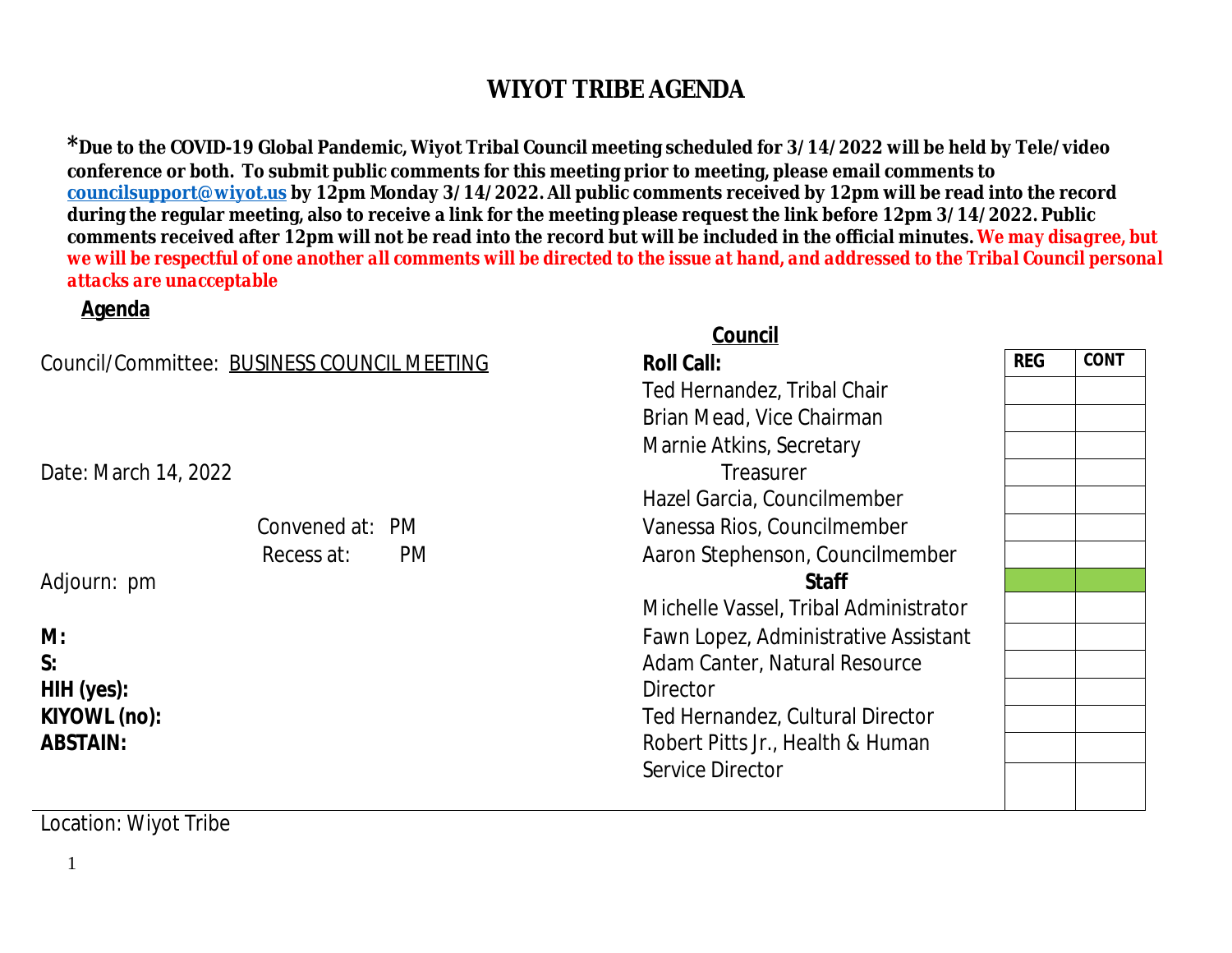#### 1000 Wiyot Drive Loleta, CA 95551

| <b>Moment of Silence:</b>    |                                                                                                                                                                                                                      |                                                           |                        |  |  |  |
|------------------------------|----------------------------------------------------------------------------------------------------------------------------------------------------------------------------------------------------------------------|-----------------------------------------------------------|------------------------|--|--|--|
| <b>SECTION / AGENDA ITEM</b> |                                                                                                                                                                                                                      | <b>VOTE (IF ANY)</b>                                      | <b>ACTION (IF ANY)</b> |  |  |  |
| $\mathbf{I}$ .               | <b>ROLL CALL</b>                                                                                                                                                                                                     |                                                           |                        |  |  |  |
| II.                          | <b>APPROVAL OF AGENDA</b>                                                                                                                                                                                            | M:<br>S:<br>HIH (yes):<br>KIYOWL (no):<br><b>ABSTAIN:</b> |                        |  |  |  |
| III.                         | <b>CONSENT CALENDAR</b><br><b>Minutes</b><br><b>February 14, 2022</b><br><b>Tribal Administrator Report</b><br><b>Natural Resources Report</b><br><b>Cultural Report</b><br><b>Health &amp; Human Service Report</b> | M:<br>S:<br>HIH (yes):<br>KIYOWL (no):<br><b>ABSTAIN:</b> |                        |  |  |  |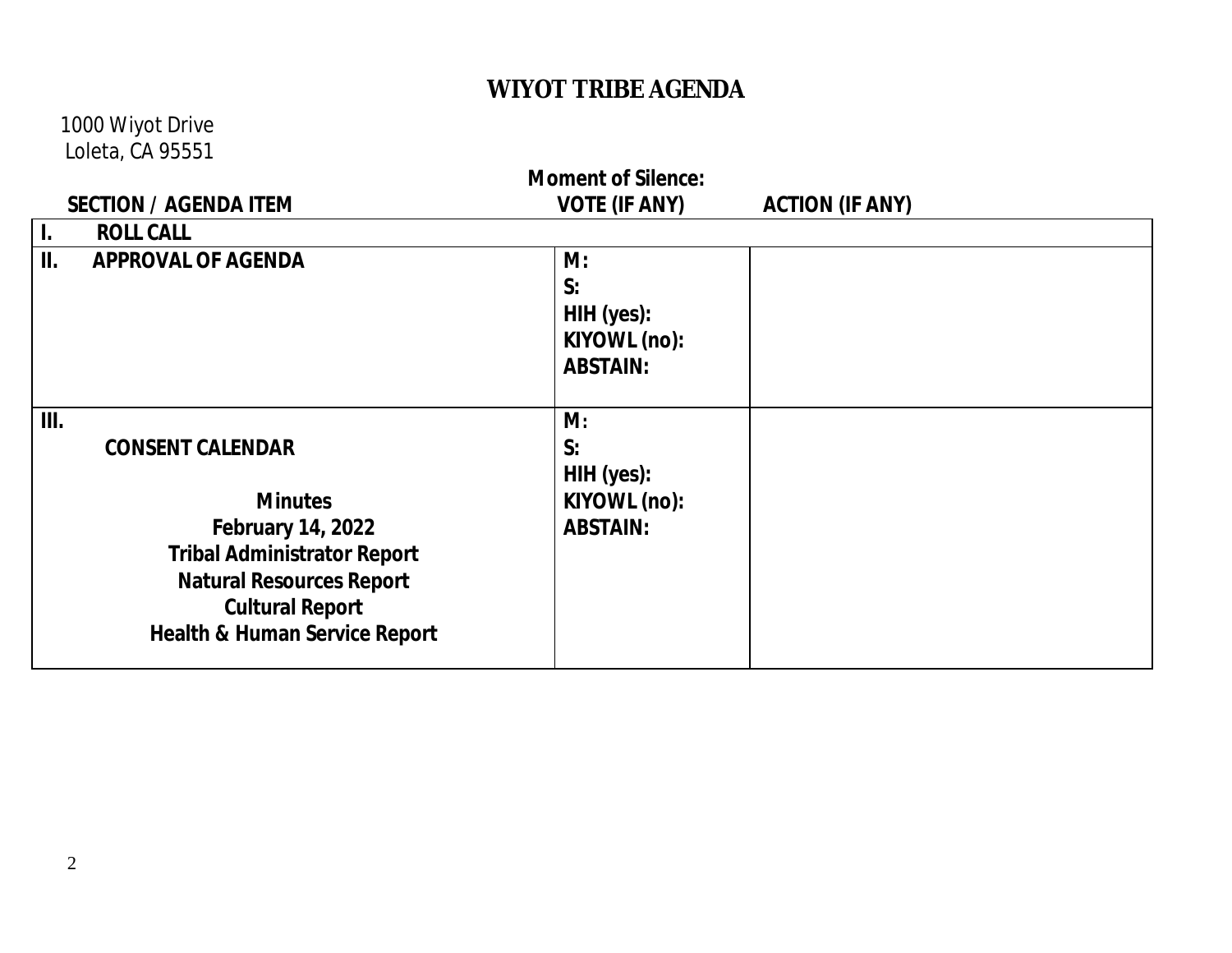*V. Rou Da'louy-PUBLIC FORUM (2-minute limit on presentations)*

**1. Henry James-**

**2. Alzada Duncan-**

**3. Hazel Garcia-**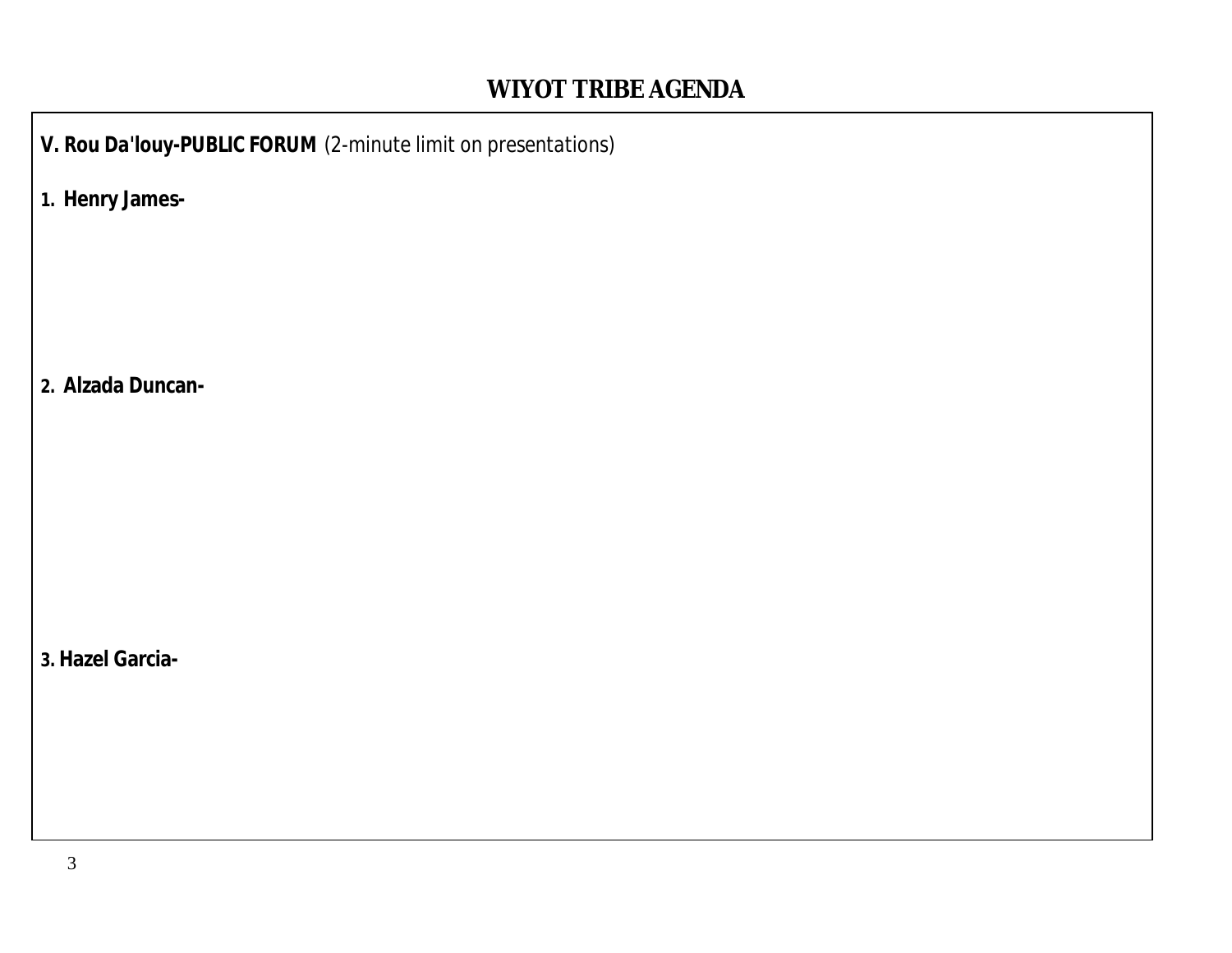| VI.<br><b>ACTION ITEMS</b>                                                                                                                                                                                                                                                                                                                                             | <b>VOTE (IF ANY)</b>                                       | <b>ACTION (IF ANY)</b> |
|------------------------------------------------------------------------------------------------------------------------------------------------------------------------------------------------------------------------------------------------------------------------------------------------------------------------------------------------------------------------|------------------------------------------------------------|------------------------|
| <b>1. Title: Request to accept Enrollment committee</b><br>recommendations<br>Description: Accept Emberlie Bainbridge, Sakura Chastain,<br>Freyja Shimp, Alexandria Stephenson, Theodore Stephenson,<br>Valeria Bennet, Serenity Quintana and Xander Quintana<br>Cost: N/A<br>Funded by: N/A<br>Sub. By: Michelle Vassel                                               | M:<br>S:<br>$HH$ (yes):<br>KIYOWL (no):<br><b>ABSTAIN:</b> |                        |
| 2. Title: Request Staff Travel Wiyot Natural Resource<br>Department to conduct fisheries fieldwork (NOAA PCSRF<br>Phase 2 Pikeminnow Project) in the South Fork Eel River.<br>Description: Conduct fieldwork on Phase 2 Pikeminnow<br><b>Project Grant</b><br>Cost: \$1209.36<br><b>Funded by: NOAA PCSRF Phase 2 Pikeminnow Project grant</b><br>Sub. By: Adam Canter | M:<br>S:<br>HIH (yes):<br>KIYOWL (no):<br><b>ABSTAIN:</b>  |                        |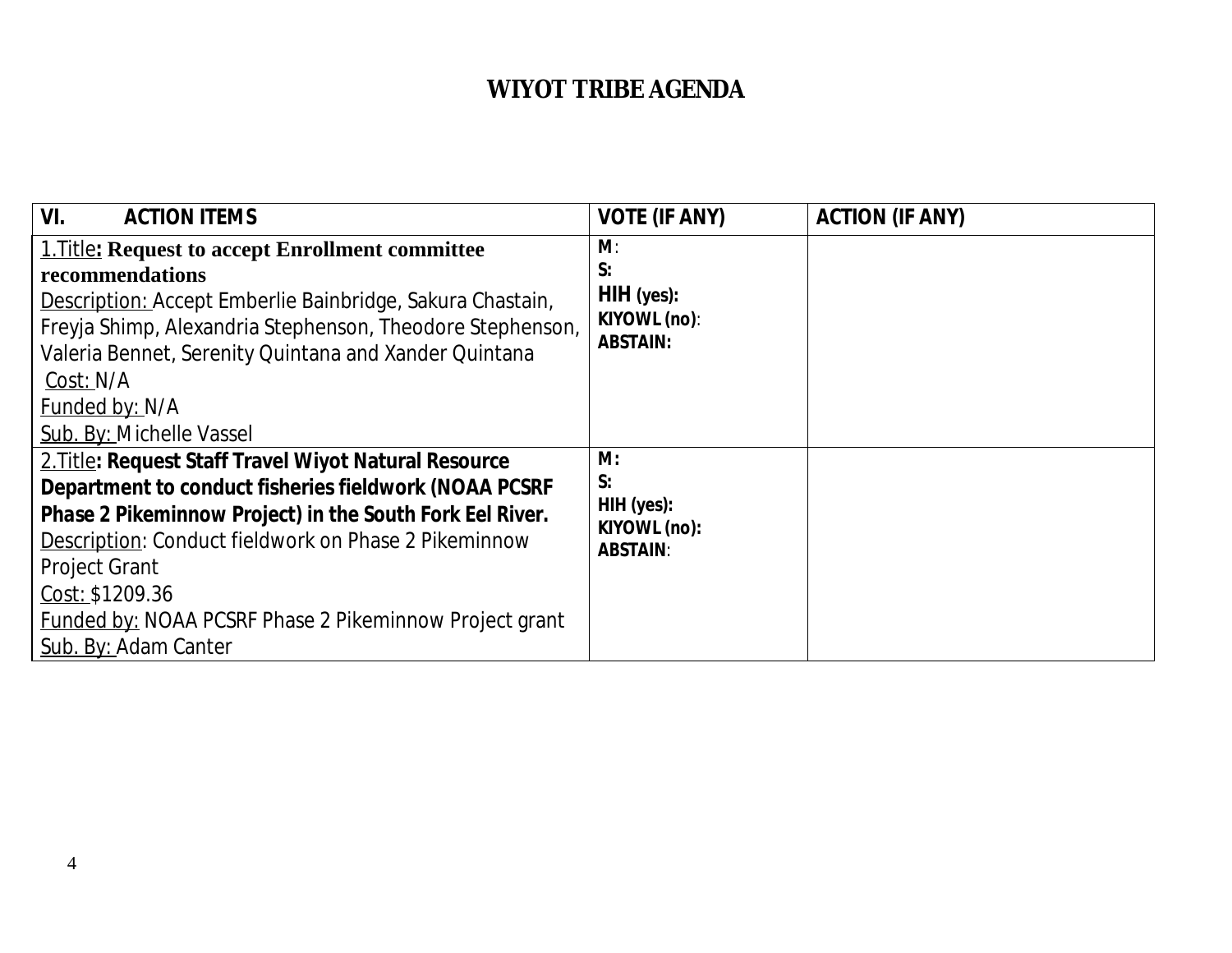| 3. Title: Request staff travel Wiyot Natural Resource<br>Fisheries Biologist to attend the 2022 Salmonid Restoration<br>Federation Conference April 19-22, 2022, Santa Cruz, CA<br><b>Description:</b> This networking is critical for continuing the<br>Tribes goal of improving water quality and watershed health<br>within Wiyot territory<br>Cost: \$1,397.76<br>Funded by: CWA 106 Grant<br>Sub. By: Adam Canter | $M$ :<br>S:<br>HIH (yes):<br>KIYOWL (no):<br><b>ABSTAIN:</b> |  |
|------------------------------------------------------------------------------------------------------------------------------------------------------------------------------------------------------------------------------------------------------------------------------------------------------------------------------------------------------------------------------------------------------------------------|--------------------------------------------------------------|--|
| 4. Title: Request for Steve's Septic for full cleaning of septic<br>tanks<br><b>Description: Cleaning of Septic Tanks</b><br>Cost: \$5,180.00<br>Funded by:<br>Sub. By: Adam Canter                                                                                                                                                                                                                                    | M:<br>S:<br>HIH (yes):<br>KIYOWL (no):<br><b>ABSTAIN:</b>    |  |
| 5. Title: Request authorization Resolution 22-07<br>Description: To apply for Title VI funding Fiscal Year 2023-<br>2026, along with HHS Lagilh Haluni' staff performing a needs<br>assessment amongst our Elders as a requirement for the<br>grant application<br>Cost: \$<br>Funded by:<br>Sub. By: Robert Pitts Jr.                                                                                                 | M:<br>S:<br>HIH (yes):<br>KIYOWL (no):<br><b>ABSTAIN:</b>    |  |